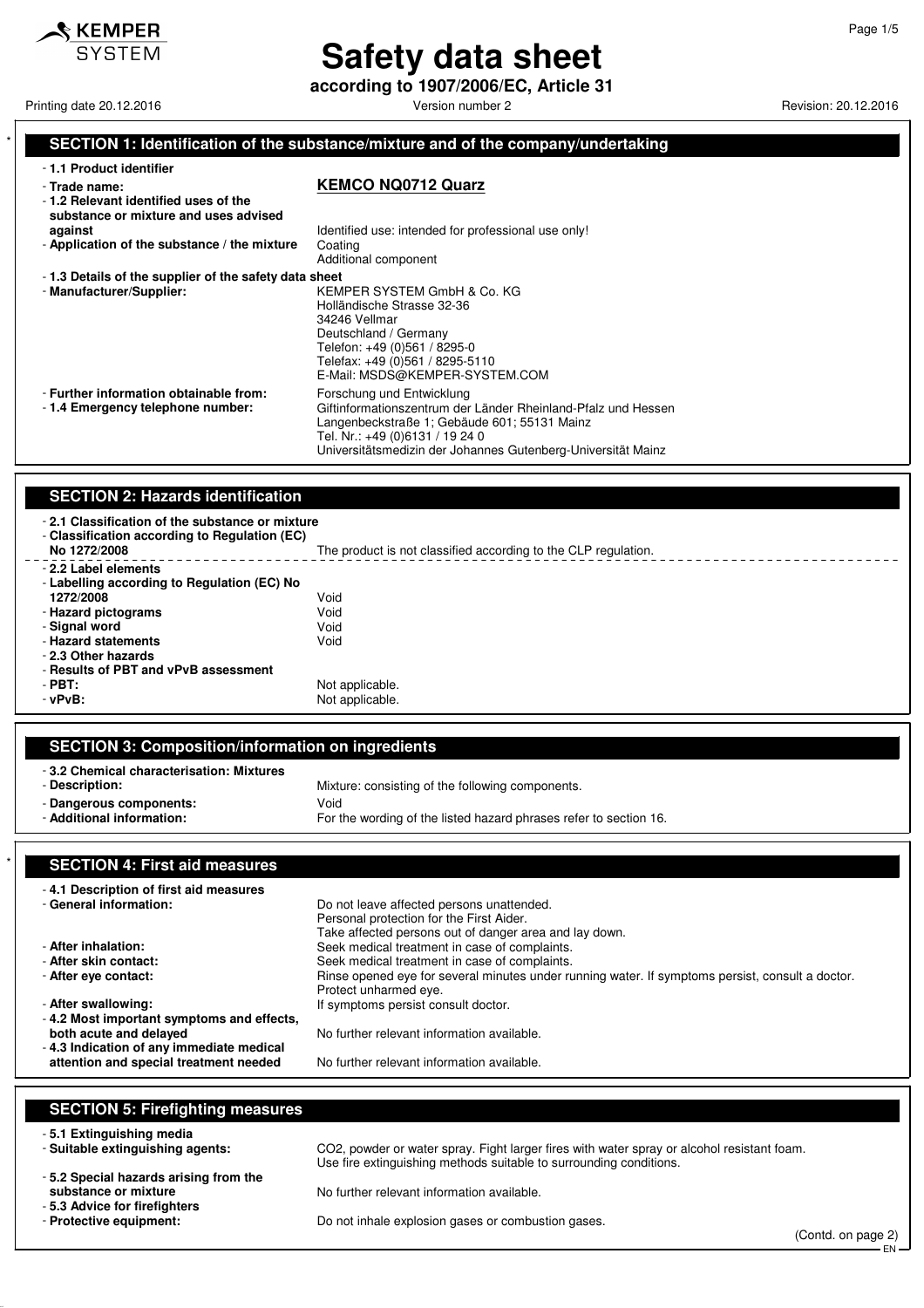**Safety data sheet according to 1907/2006/EC, Article 31**

### **Trade name: KEMCO NQ0712 Quarz**

(Contd. of page 1) - **Additional information Dispose of fire debris and contaminated fire fighting water in accordance with official regulations.** 

| <b>SECTION 6: Accidental release measures</b>                               |                                                                                      |
|-----------------------------------------------------------------------------|--------------------------------------------------------------------------------------|
| -6.1 Personal precautions, protective<br>equipment and emergency procedures | Wear protective equipment. Keep unprotected persons away.                            |
| - 6.2 Environmental precautions:                                            | Inform respective authorities in case of seepage into water course or sewage system. |
|                                                                             | Do not allow product to reach sewage system or any water course.                     |
|                                                                             | Prevent from spreading (e.g. by damming-in or oil barriers).                         |
| -6.3 Methods and material for containment                                   |                                                                                      |
| and cleaning up:                                                            | Dispose contaminated material as waste according to item 13.                         |
|                                                                             | Send for recovery or disposal in suitable receptacles.                               |
| -6.4 Reference to other sections                                            | See Section 7 for information on safe handling.                                      |
|                                                                             | See Section 8 for information on personal protection equipment.                      |
|                                                                             | See Section 13 for disposal information.                                             |

| <b>SECTION 7: Handling and storage</b>                                           |                                                         |  |
|----------------------------------------------------------------------------------|---------------------------------------------------------|--|
| -7.1 Precautions for safe handling<br>- Information about fire - and explosion   | Store in cool, dry place in tightly closed receptacles. |  |
| protection:                                                                      | No special measures required.                           |  |
| - 7.2 Conditions for safe storage, including any incompatibilities<br>- Storage: |                                                         |  |
| - Requirements to be met by storerooms and                                       |                                                         |  |
| receptacles:                                                                     | Store only in the original receptacle.                  |  |
| - Information about storage in one common                                        |                                                         |  |
| storage facility:                                                                | Store away from foodstuffs.                             |  |
| - Further information about storage                                              |                                                         |  |
| conditions:                                                                      | Protect from humidity and water.                        |  |
|                                                                                  | Store in dry conditions.                                |  |
| - Storage class:                                                                 | 13                                                      |  |
| - 7.3 Specific end use(s)                                                        | No further relevant information available.              |  |

|  | <b>SECTION 8: Exposure controls/personal protection</b> |  |
|--|---------------------------------------------------------|--|
|  |                                                         |  |

| - Additional information about design of<br>technical facilities:                                      | No further data: see item 7.                                                                                                                                                                                          |
|--------------------------------------------------------------------------------------------------------|-----------------------------------------------------------------------------------------------------------------------------------------------------------------------------------------------------------------------|
| -8.1 Control parameters                                                                                |                                                                                                                                                                                                                       |
| - Ingredients with limit values that require monitoring at the workplace:<br>- Additional information: | The lists valid during the making were used as basis.                                                                                                                                                                 |
| - 8.2 Exposure controls<br>- Personal protective equipment:                                            |                                                                                                                                                                                                                       |
| - General protective and hygienic measures:                                                            | Keep away from foodstuffs, beverages and feed.<br>Wash hands before breaks and at the end of work.<br>Avoid contact with the eyes and skin.                                                                           |
| - Respiratory protection:                                                                              | When used properly and under normal conditions, breathing protection is not required.                                                                                                                                 |
| - Protection of hands:                                                                                 | Protective gloves                                                                                                                                                                                                     |
|                                                                                                        | The glove material has to be impermeable and resistant to the product the substance the<br>preparation.                                                                                                               |
| - Material of gloves                                                                                   | The selection of the suitable gloves does not only depend on the material, but also on further marks of<br>quality and varies from manufacturer to manufacturer.<br>Recommended materials:<br>Nitrile rubber, NBR     |
| - Penetration time of glove material                                                                   | The determined penetration times according to EN 374 part III are not performed under practical<br>conditions. Therefore a maximum wearing time, which corresponds to 50% of the penetration time, is<br>recommended. |
| - Eye protection:                                                                                      | Tightly sealed goggles                                                                                                                                                                                                |
| - Body protection:                                                                                     | Protective work clothing                                                                                                                                                                                              |
|                                                                                                        | (Contd. on page 3)                                                                                                                                                                                                    |
|                                                                                                        | EN·                                                                                                                                                                                                                   |



 $\mathcal$ **KEMPER** 

Printing date 20.12.2016 **Principal and COVID-12** Version number 2 Revision: 20.12.2016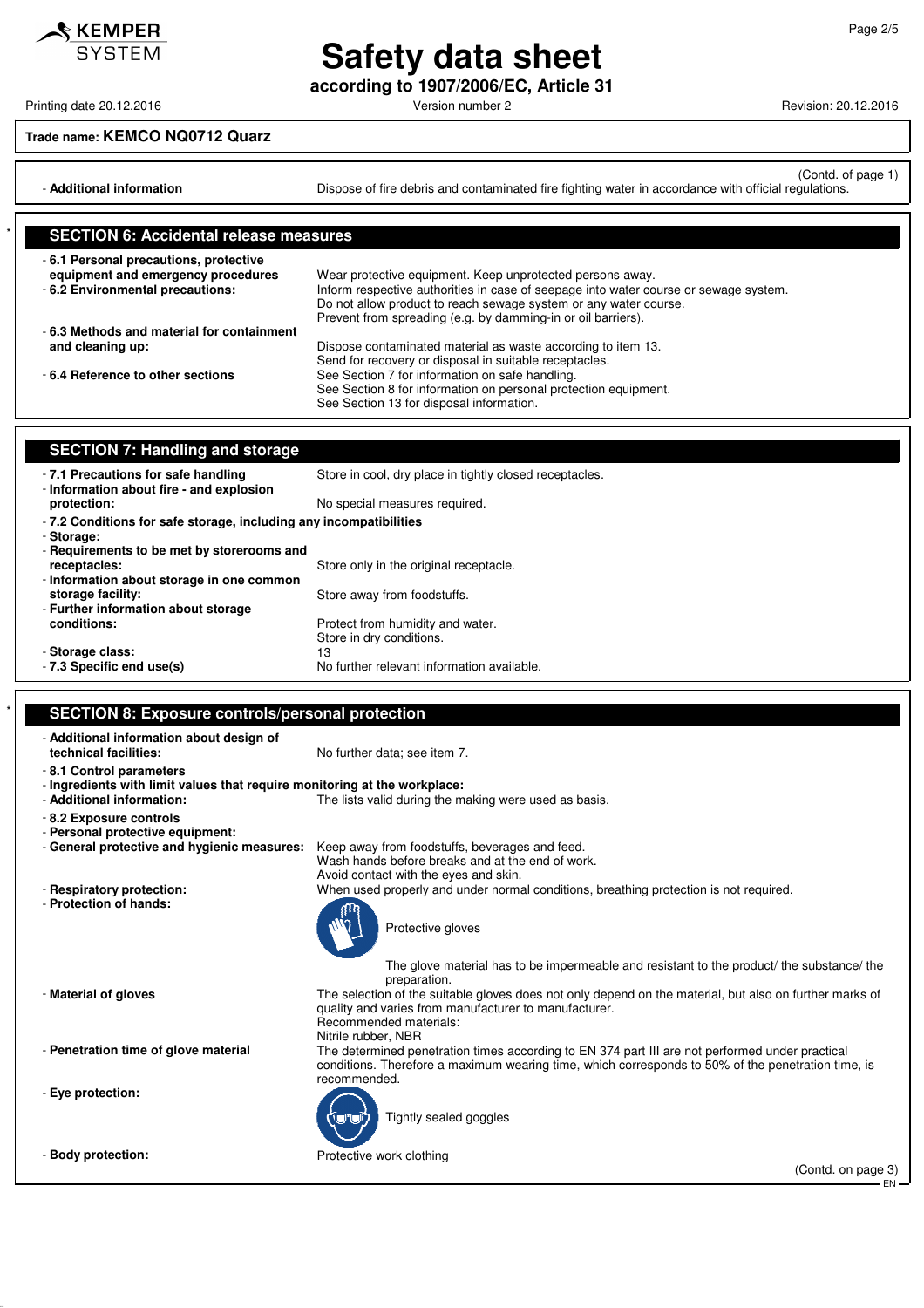$\triangle$  KEMPER **SYSTEM** 

## **Safety data sheet according to 1907/2006/EC, Article 31**

Printing date 20.12.2016 **Version number 2 Version number 2** Revision: 20.12.2016

(Contd. of page 2)

#### **Trade name: KEMCO NQ0712 Quarz**

Impervious protective clothing

| <b>SECTION 9: Physical and chemical properties</b>                                                  |                                                                                   |
|-----------------------------------------------------------------------------------------------------|-----------------------------------------------------------------------------------|
| -9.1 Information on basic physical and chemical properties<br>- General Information                 |                                                                                   |
| - Appearance:<br>Form:<br>Colour:<br>- Odour:                                                       | Solid<br>According to product specification<br><b>Odourless</b>                   |
| - Odour threshold:<br>- pH-value:                                                                   | Not determined.                                                                   |
|                                                                                                     | Not applicable.                                                                   |
| - Change in condition<br><b>Melting point/Melting range:</b><br><b>Boiling point/Boiling range:</b> | Undetermined.<br>Undetermined.                                                    |
| - Flash point:                                                                                      | Not applicable.                                                                   |
| - Flammability (solid, gaseous):                                                                    | Not determined.                                                                   |
| - Ignition temperature:                                                                             |                                                                                   |
| Decomposition temperature:                                                                          | Not determined.                                                                   |
| - Self-igniting:                                                                                    | Product is not selfigniting.                                                      |
| - Danger of explosion:                                                                              | Product does not present an explosion hazard.                                     |
| - Explosion limits:<br>Lower:<br>Upper:                                                             | Not determined.<br>Not determined.                                                |
| - Density at 20 °C:<br>- Relative density<br>- Vapour density<br>- Evaporation rate                 | $2.65$ g/cm <sup>3</sup><br>Not determined.<br>Not applicable.<br>Not applicable. |
| - Solubility in / Miscibility with<br>water:                                                        | Insoluble.                                                                        |
| - Partition coefficient (n-octanol/water):                                                          | Not determined.                                                                   |
| - Viscosity:<br>Dynamic:<br>Kinematic:<br>- 9.2 Other information                                   | Not applicable.<br>Not applicable.<br>No further relevant information available.  |

#### **SECTION 10: Stability and reactivity**

- **10.1 Reactivity** No further relevant information available.

- **10.2 Chemical stability**

- **Thermal decomposition / conditions to be**

No decomposition if used according to specifications.

- **10.3 Possibility of hazardous reactions** No dangerous reactions known.

- **10.4 Conditions to avoid**<br>**- 10.5 Incompatible materials:** No further relevant information available. No further relevant information available.<br>No dangerous decomposition products known.

- **10.6 Hazardous decomposition products:** 

| <b>SECTION 11: Toxicological information</b>                              |                                                                   |  |
|---------------------------------------------------------------------------|-------------------------------------------------------------------|--|
| -11.1 Information on toxicological effects                                |                                                                   |  |
| - Acute toxicity                                                          | Based on available data, the classification criteria are not met. |  |
| - Primary irritant effect:                                                |                                                                   |  |
| - Skin corrosion/irritation                                               | Based on available data, the classification criteria are not met. |  |
| - Serious eve damage/irritation                                           | Based on available data, the classification criteria are not met. |  |
| - Respiratory or skin sensitisation                                       | Based on available data, the classification criteria are not met. |  |
| - CMR effects (carcinogenity, mutagenicity and toxicity for reproduction) |                                                                   |  |
| - Germ cell mutagenicity                                                  | Based on available data, the classification criteria are not met. |  |
| - Carcinogenicity                                                         | Based on available data, the classification criteria are not met. |  |
| - Reproductive toxicity                                                   | Based on available data, the classification criteria are not met. |  |
| - STOT-single exposure                                                    | Based on available data, the classification criteria are not met. |  |

- **STOT-repeated exposure** Based on available data, the classification criteria are not met.

(Contd. on page 4) EN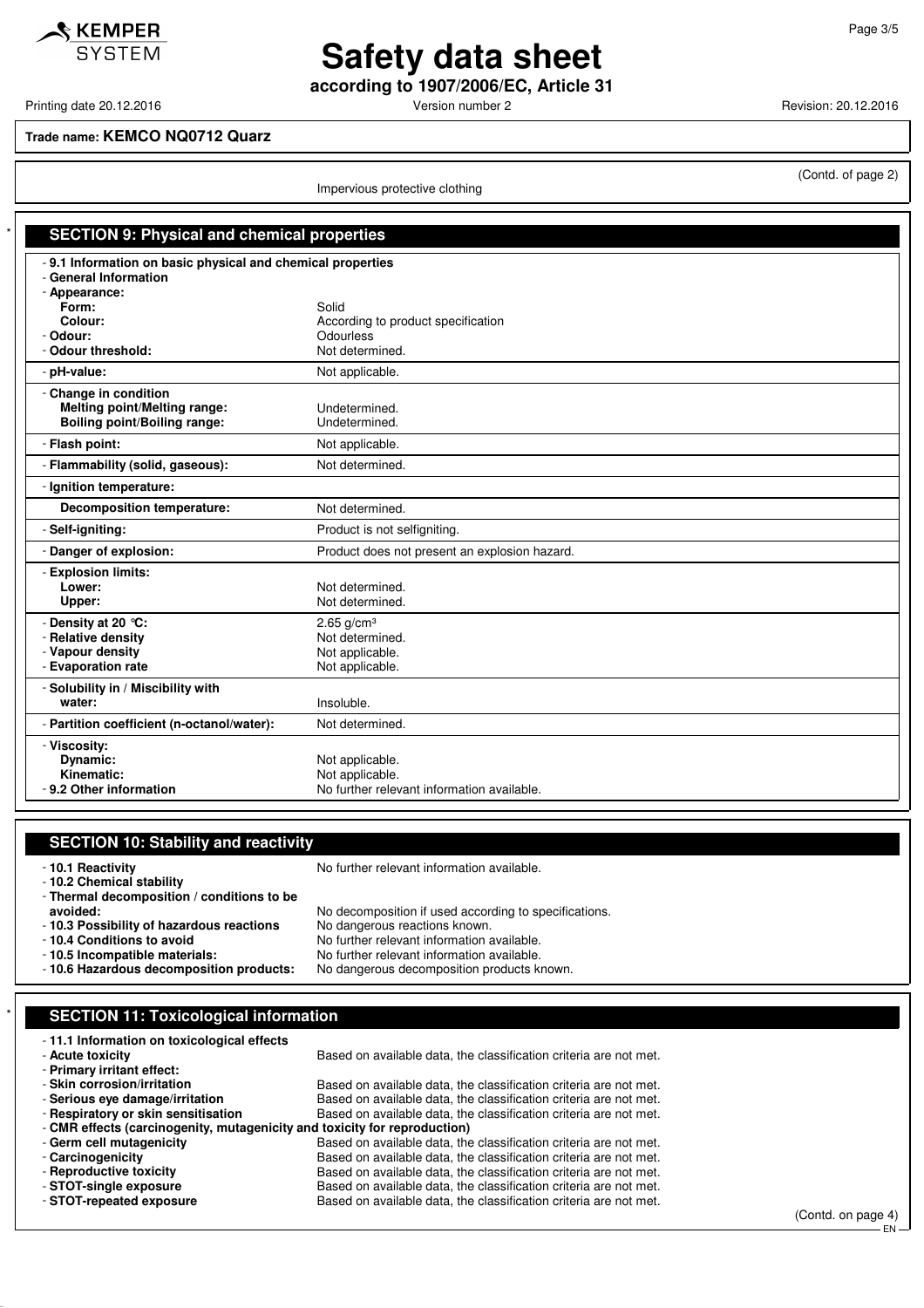### **Safety data sheet according to 1907/2006/EC, Article 31**

Printing date 20.12.2016 **Principal and Contract Contract Contract Contract Contract Contract Contract Contract Contract Contract Contract Contract Contract Contract Contract Contract Contract Contract Contract Contract Co** 

 $\mathbf{\mathcal{S}}$  KEMPER

#### **Trade name: KEMCO NQ0712 Quarz**

- **Aspiration hazard Based on available data, the classification criteria are not met.** 

(Contd. of page 3)

#### **SECTION 12: Ecological information** - **12.1 Toxicity** - **Aquatic toxicity:**<br> **- 12.2 Persistence and degradability** No further relevant information available. No further relevant information available. - **12.3 Bioaccumulative potential** No further relevant information available.<br>- **12.4 Mobility in soil** No further relevant information available. No further relevant information available. - **Additional ecological information:** Generally not hazardous for water - **12.5 Results of PBT and vPvB assessment** - **PBT:** Not applicable. verballeright of **PVB:**<br> **- 12.6 Other adverse effects**<br>
No further releving No further relevant information available. **SECTION 13: Disposal considerations** - **13.1 Waste treatment methods** Smaller quantities can be disposed of with household waste. - **Uncleaned packaging:** Disposal must be made according to official regulations. **SECTION 14: Transport information** - **14.1 UN-Number** - **ADR, ADN, IMDG, IATA** Void - **14.2 UN proper shipping name** - **ADR, ADN, IMDG, IATA** Void - **14.3 Transport hazard class(es)** - **ADR, ADN, IMDG, IATA** - **Class** Void

| - Class                                                             | Void            |
|---------------------------------------------------------------------|-----------------|
| - 14.4 Packing group<br>- ADR, IMDG, IATA                           | Void            |
| - 14.5 Environmental hazards:                                       | Not applicable. |
| -14.6 Special precautions for user                                  | Not applicable. |
| -14.7 Transport in bulk according to Annex II of Marpol and the IBC |                 |
| Code                                                                | Not applicable. |
| - UN "Model Requiation":                                            | Void            |

#### **SECTION 15: Regulatory information**

- **15.1 Safety, health and environmental regulations/legislation specific for the substance or mixture**

- **Directive 2012/18/EU**

- **Named dangerous substances ANNEX I** None of the ingredients is listed.
- **15.2 Chemical safety assessment:** A Chemical Safety Assessment has not been carried out.

#### **SECTION 16: Other information**

This information is based on our present knowledge. However, this shall not constitute a guarantee for any specific product features and shall not establish a legally valid contractual relationship.

| - Department issuing SDS:     | research & development                                                                                                                                                |
|-------------------------------|-----------------------------------------------------------------------------------------------------------------------------------------------------------------------|
| - Contact:                    | research & development                                                                                                                                                |
| - Abbreviations and acronyms: | ADR: Accord européen sur le transport des marchandises dangereuses par Route (European Agreement concerning the International<br>Carriage of Dangerous Goods by Road) |
|                               | IMDG: International Maritime Code for Dangerous Goods                                                                                                                 |
|                               | IATA: International Air Transport Association                                                                                                                         |
|                               | GHS: Globally Harmonised System of Classification and Labelling of Chemicals                                                                                          |
|                               | EINECS: European Inventory of Existing Commercial Chemical Substances                                                                                                 |
|                               | ELINCS: European List of Notified Chemical Substances                                                                                                                 |
|                               | CAS: Chemical Abstracts Service (division of the American Chemical Society)                                                                                           |
|                               | PBT: Persistent, Bioaccumulative and Toxic                                                                                                                            |
|                               | vPvB: very Persistent and very Bioaccumulative                                                                                                                        |
| - Sources                     | Internet:                                                                                                                                                             |
|                               | - www.echa.com                                                                                                                                                        |